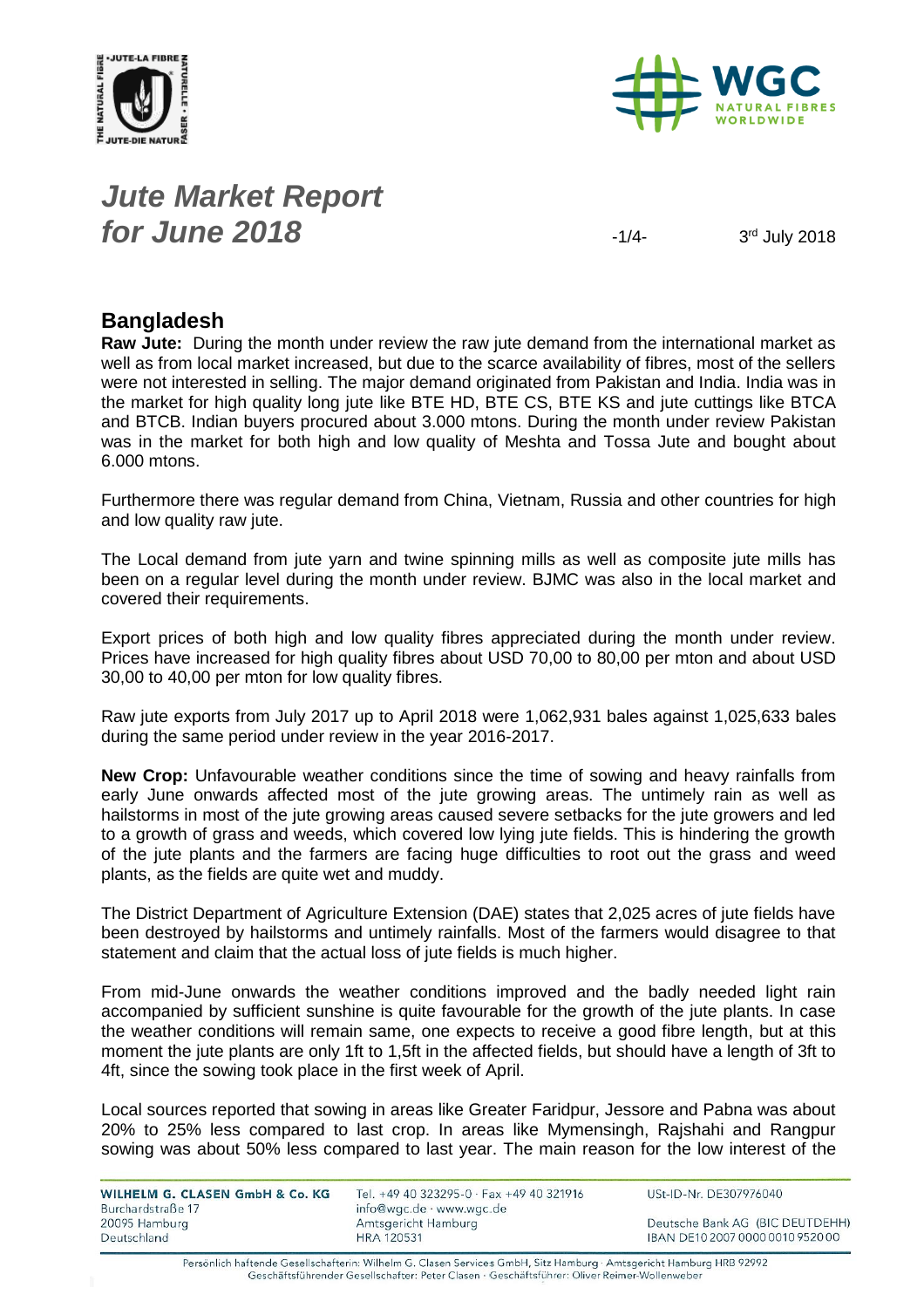



## *Jute Market Report for June 2018*  $\frac{1}{2}$

3rd July 2018

farmers to cultivate jute is the adverse weather condition as well as the low price compared to other crops. According to the District Department of Agriculture Extension (DAE) jute of local and tossa varieties were cultivated at 22,626 acres of land, which is 3,211 acres less than last year.

At this moment it is expected that this year's crop production will be about 30% to 35% less compared to last year's crop. Local sources are reporting that this year, one can expect a crop production of 4,5 Mio to 4,8 Mio bales compared to 6,2 Mio to 6,5 Mio bales in 2017.

New crop Meshta and Kenaf fibre are expected to be available from mid-July and new crop Tossa fibre from end July / early August.

**Jute Yarn and Twine:** During the month under review a regular demand was reported for both high and low quality of Jute yarns and twines from major importing countries like Turkey, Iran, India, China, Vietnam, Indonesia, Malaysia and Middle East countries, Europe and USA.

Local demand for sacking and hessian yarn for packaging increased during the month under review.

Export prices increased by about USD 30 to 50 per mton depending on jute yarn/twine count and quality. As a result of the Eid holidays, which took place during the month under review, the jute yarn and twine mills were facing shortages of labour, which led to a reduction of their regular production capacity of 20% and caused delays of shipments.

**Jute Goods:** During the month under review, the export demand for hessians and sackings remained on the same level as in May 2018. Business was done with buyers from Africa, Europe, Australia, USA, Iran, China and Vietnam. India was also in the market for unstitched jute cloth. The local demand for sacking and hessian quality bags for packaging purposes increased during the month under review.

Demand for Jute CBC from the regular importing countries in Europe, UK and Japan was a little bit slower compared with the demand during previous months.

During the month under review export prices for sackings, hessians and CBC remained unchanged.

The Government of Bangladesh is reportedly working on a draft jute policy. There is no such policy in the country, which is very much necessary to make the jute sector an important player in the national economy. It is also a long-felt demand of the jute millers who are demanding formation of a fund similar to the Export Development Fund (EDF). The jute ministry has started working on a plan to form a Tk 100 billion fund to provide low-cost loans for the development of the nearly US-\$ 1,0 billion export earning jute sector.

| WILHELM G. CLASEN GmbH & Co. KG    | Tel. +49 40 323295-0 · Fax +49 40 321916        | USt-ID-Nr. DE307976040           |
|------------------------------------|-------------------------------------------------|----------------------------------|
| Burchardstraße 17<br>20095 Hamburg | info@wgc.de · www.wgc.de<br>Amtsgericht Hamburg | Deutsche Bank AG (BIC DEUTDEHH)  |
| Deutschland                        | <b>HRA 120531</b>                               | IBAN DE10 2007 0000 0010 9520 00 |

Persönlich haftende Gesellschafterin: Wilhelm G. Clasen Services GmbH, Sitz Hamburg · Amtsgericht Hamburg HRB 92992 Geschäftsführender Gesellschafter: Peter Clasen · Geschäftsführer: Oliver Reimer-Wollenweber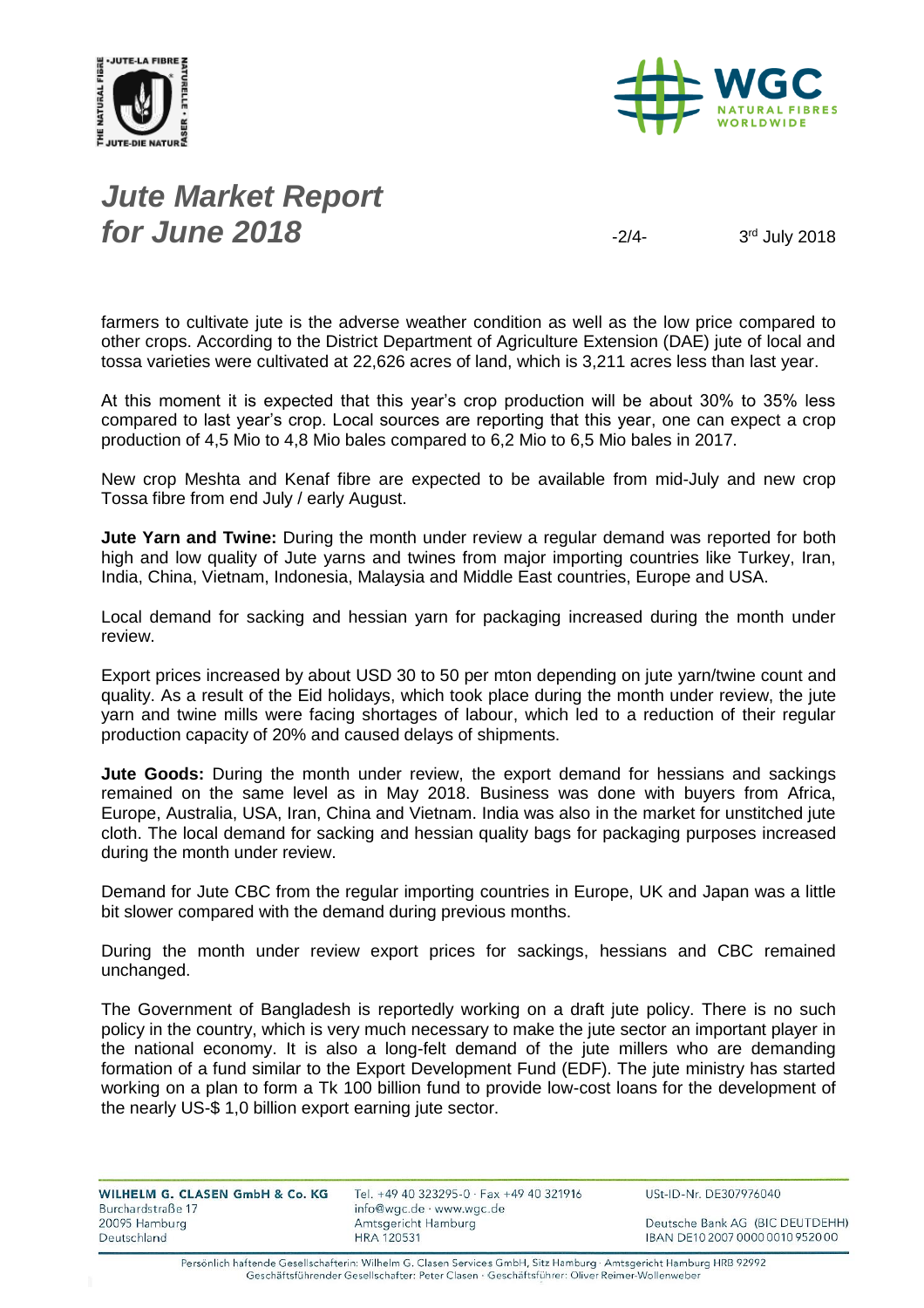



## *Jute Market Report for June 2018*  $\frac{3}{4}$

3rd July 2018

#### **India**

**Raw Jute (New Crop):** The weather conditions are quite favourable for jute plant growth with regular rainfalls and sufficient sunshine. It is expected that the quality of the new crop will be better than last season, as long as the weather conditions will continue to be as favourable as during the month under review. The harvesting in low land areas already started and it is expected that the new crop will arrive by mid-July. The current height of the plants is between 140 cm and 170 cms.

Jute Balers Association (JBA) slightly increased the quotations as follows: TD-4 IRs 4.300 and TD-5 IRs 3.950, each per 100 kg / quintal. JCI is set to increase the number of its purchasing centres and will offer incentives to co-operative societies in a bid to boost the procurement of raw jute under the minimum support price operation. During the last crop year (July 2017-June 2018), JCI has procured around 338.000 bales of raw jute under minimum support price operation. It is expected that this year, the quantity of raw jute procured under minimum support price will increase compared to that of last year.

**Jute Goods:** Jute CBC demand still very dull and the mills are very keen to sell. The demand for Hessians from both, export and domestic market is still on a quite low level with no changes in prices. Selected jute mills price gap now higher by about 7 percent. It is reported that some fresh enquiries were circulating in the market and it is expected that some business can be realized.

Government ordered approx. 220.000 bales of B-Twill bags during June. Prices remained unchanged during the month under review, only selected mill's prices for B-Twill bags were higher by about 3%. Government orders of B-Twill bags in July expected to be around 200.000 bales.

Until 2022 India is planning to ban disposable plastic bags and packaging, Prime Minister Narendra Modi announced on June  $5<sup>th</sup>$ . India with its 1, 3 billion people will grow fast, but it is important that the growth is sustainable and that the substantial progress will not damage the environment.

An article which appeared in the Telegraph 22.06.18 may be of interest to the readers of this report and copy of said article "*TERMS SET FOR EASING JUTE PACKING RULES"* is attached to this report (page 4).

Jute goods production of IJMA jute mills and jute mills reporting to IJMA during May 2018 amounted to 88.100 mtons of which 3.000 mtons were jute yarns/twines.

--ooooOOoooo—

| WILHELM G. CLASEN GmbH & Co. KG | Tel. +49 40 323295-0 · Fax +49 40 321916 | USt-ID-Nr. DE307976040           |
|---------------------------------|------------------------------------------|----------------------------------|
| Burchardstraße 17               | info@wgc.de · www.wgc.de                 |                                  |
| 20095 Hamburg                   | Amtsgericht Hamburg                      | Deutsche Bank AG (BIC DEUTDEHH)  |
| Deutschland                     | HRA 120531                               | IBAN DE10 2007 0000 0010 9520 00 |

Persönlich haftende Gesellschafterin: Wilhelm G. Clasen Services GmbH, Sitz Hamburg · Amtsgericht Hamburg HRB 92992 Geschäftsführender Gesellschafter: Peter Clasen · Geschäftsführer: Oliver Reimer-Wollenweber